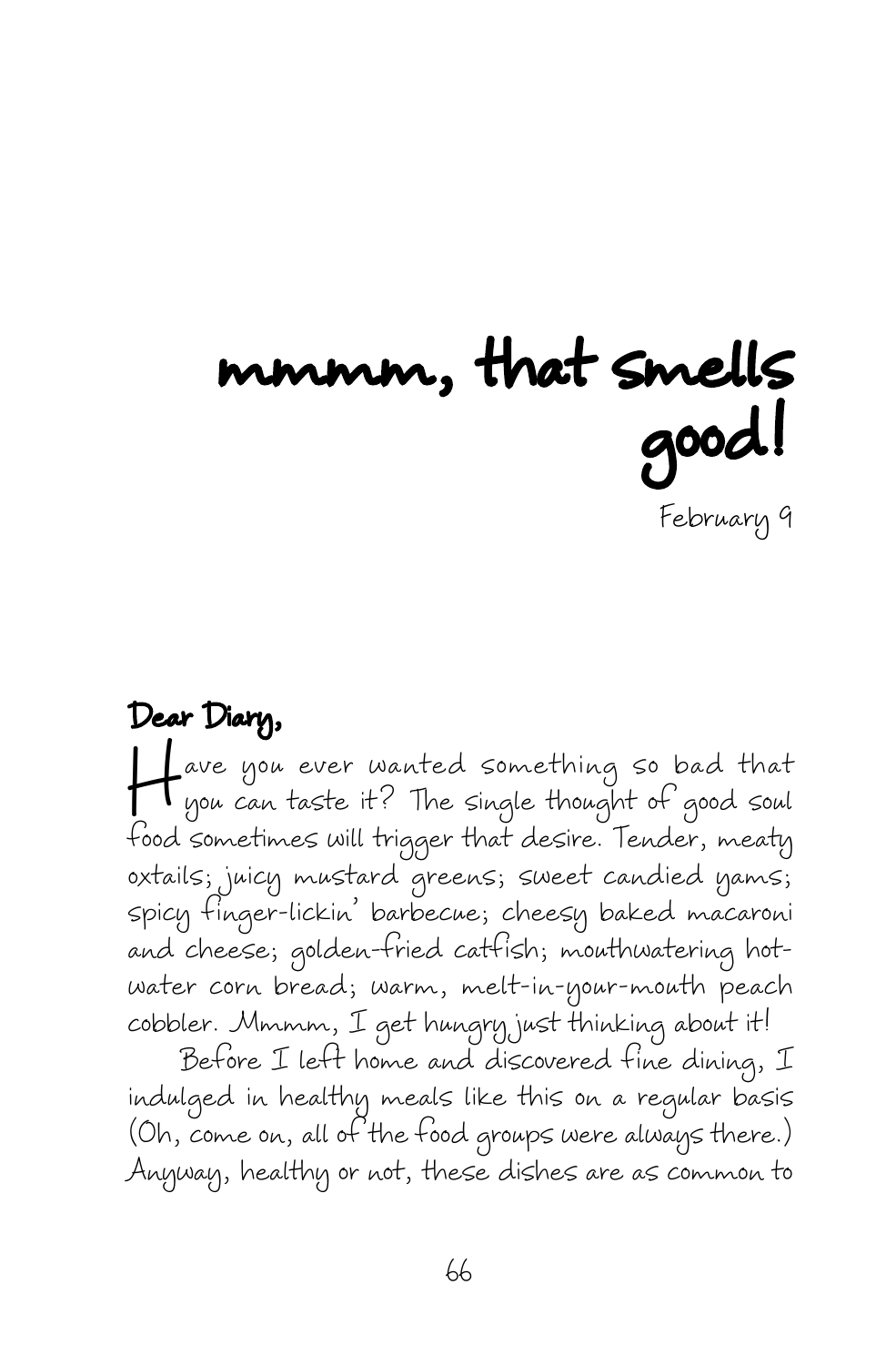me as a redneck in Texas, but I guess everyone didn't have the same privilege.

"Mmmm, that smells good. What's that?" Peter asked.

Why is it that when minorities are eating anything that hasn't been tossed or chopped, we can never eat in peace at work? After the finger pointing and close breathing, you always seem to lose a smidgen of your hunger.

"Mac and cheese, yams, and oxtails," I answered with my mouth full.

"What's oxtails?" he asked.

I'm at lunch and I'm hungry. I don't have time to teach Soul Food 101.

"Beef."

I don't know why I was bothered. But haven't you noticed that the smallest things set you off during Black History Month? Especially coming to work and being forced to look at them the morning after an evening of Roots.

"Well, it smells really good."

So, does he want me to offer him some? Maybe next time…

"Thanks."

But some people are bolder . . .

"Mmm, that smells so good!" Kathy said as she passed by a few minutes later.

"Thanks!"

Keep moving.

"Ooooh, macaroni and cheese. I love macaroni and cheese!"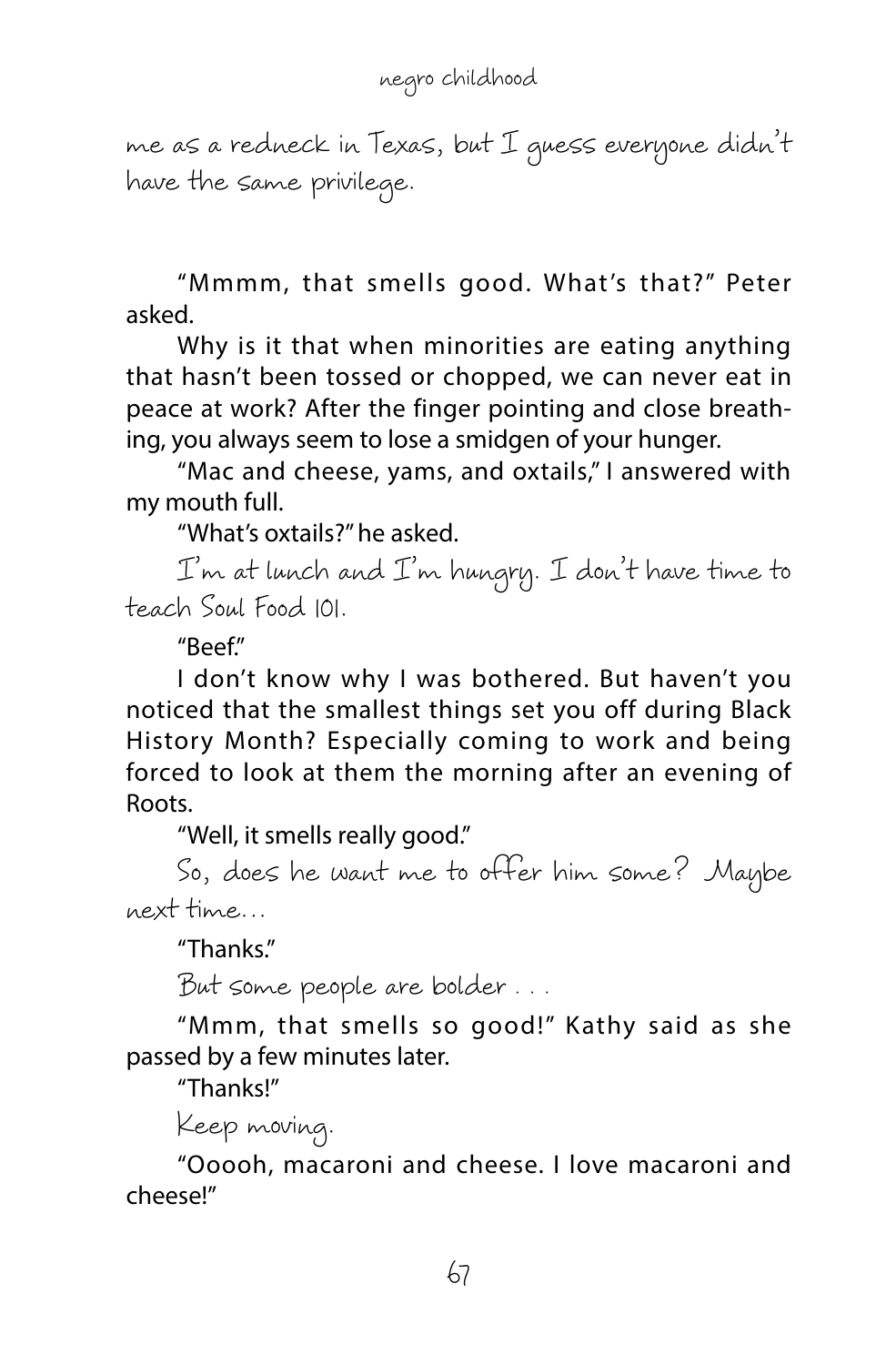## "Yeah, it's my favorite."

Please don't beg. I have three spoonfuls left, just enough to finish with my oxtails.

"I have to say that it's my specialty," she proclaimed.

Just ask already.

"Yeah, everybody doesn't know how to cook mac and cheese," I said with my mouth full.

"Can I have a bite of yours? I can let you know if it's up to par," she suggested.

Don't you hate it when people justify begging?

"Um, sure."

"Oh, but you just have a few bites left. Are you sure it's okay?"

"Oh, well . . ." I shrugged.

"I just need a tiny bite to see how it compares to mine."

Maybe I missed your show on The Food Network.

"Do you have a fork?" I asked.

Who carries forks with them? Of course she doesn't. Oh, well . . .

"Here, just break it off and put it on this sheet of paper," she insisted.

Damn, I'm trapped!

I felt like a deer caught in the headlights. Call me selfish but I had to wrestle my sturdy fork to break off a "tiny bite." As I watched the small piece move to her lips, I wanted to regain my strength and snatch it back. It's mine! It's mine! But then it disappeared in her greedy mouth.

"Mmmmm, this is really good!"

Yeah, right. I really need your confirmation to know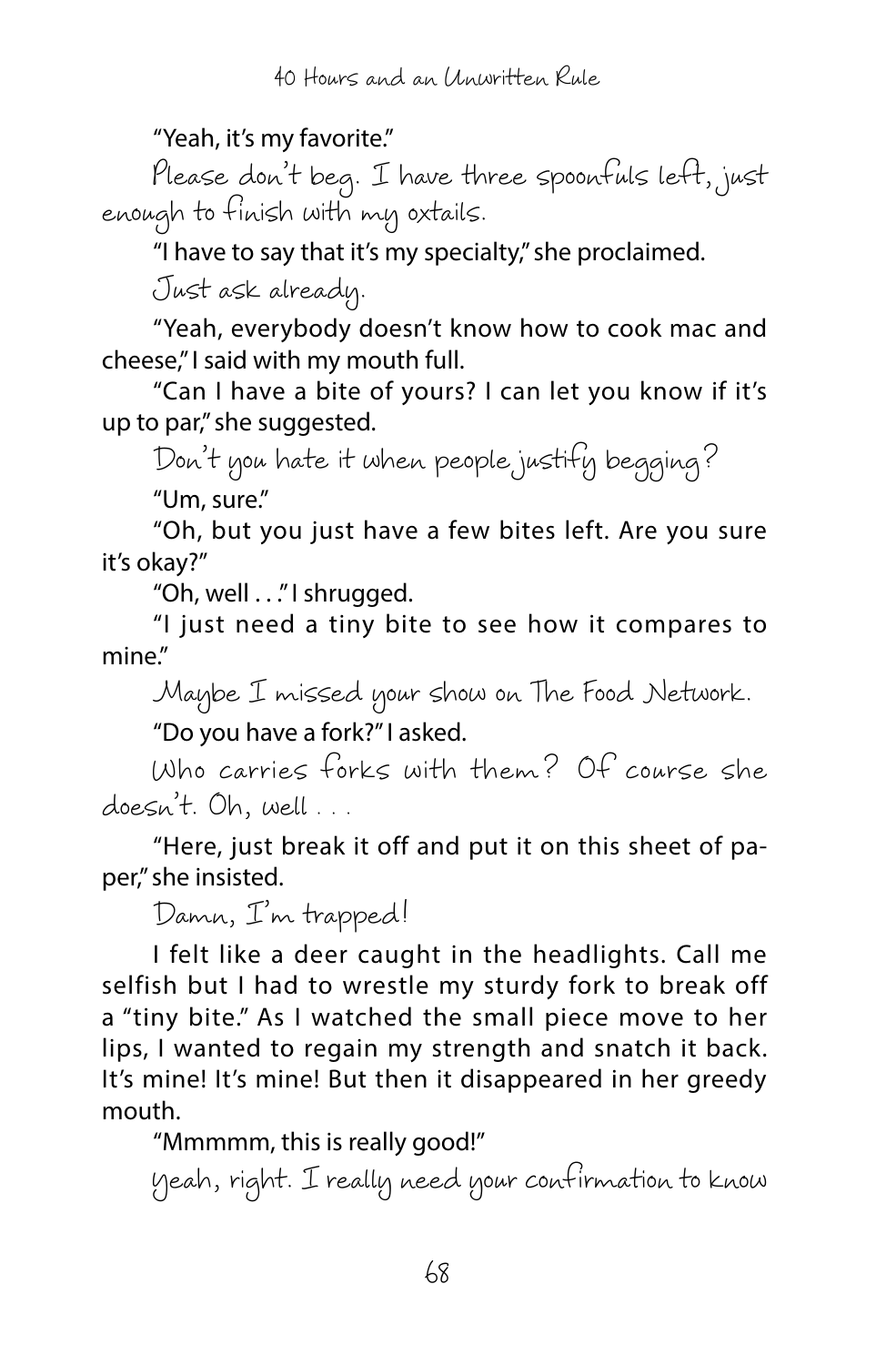that I can throw down with mac and cheese. Are you now going to give me another stupid project because I can cook better than you?

"Thanks," I said.

"I must say that this is better than mine. We have to exchange recipes."

Did I ask for your stinky recipe? Why do I want your recipe when mine is better? Just say that you want mine.

Not that I'm not taking full responsibility for good soul food. You can find "real" food in homes of all races, especially in the south. But even though Southerners, black and white, share these menus of down-home cooking, there is still a difference between the two households. One just has more of a kick, if you know what I mean.

"Yeah, we have to do that."

Now can I eat my last two bites of mac and cheese in peace?

"Well, enjoy the rest of your lunch," she said as she finally left me alone to eat in peace.

```
Thank you!
```
You would think with all the soul food restaurants that have emerged and have become popular with not just us, but with all races, that they wouldn't be surprised every time they see our food. And it never fails, every time they smell it, they have a story to tell about the time they went to this soul food shack in a not-so-nice neighborhood and had the best corn bread on the planet.

"Hey, what's up, girlfriend? You know, your lunch always smell so good," Amy said as she approached me moments after Kathy left my cubicle.

"Thanks."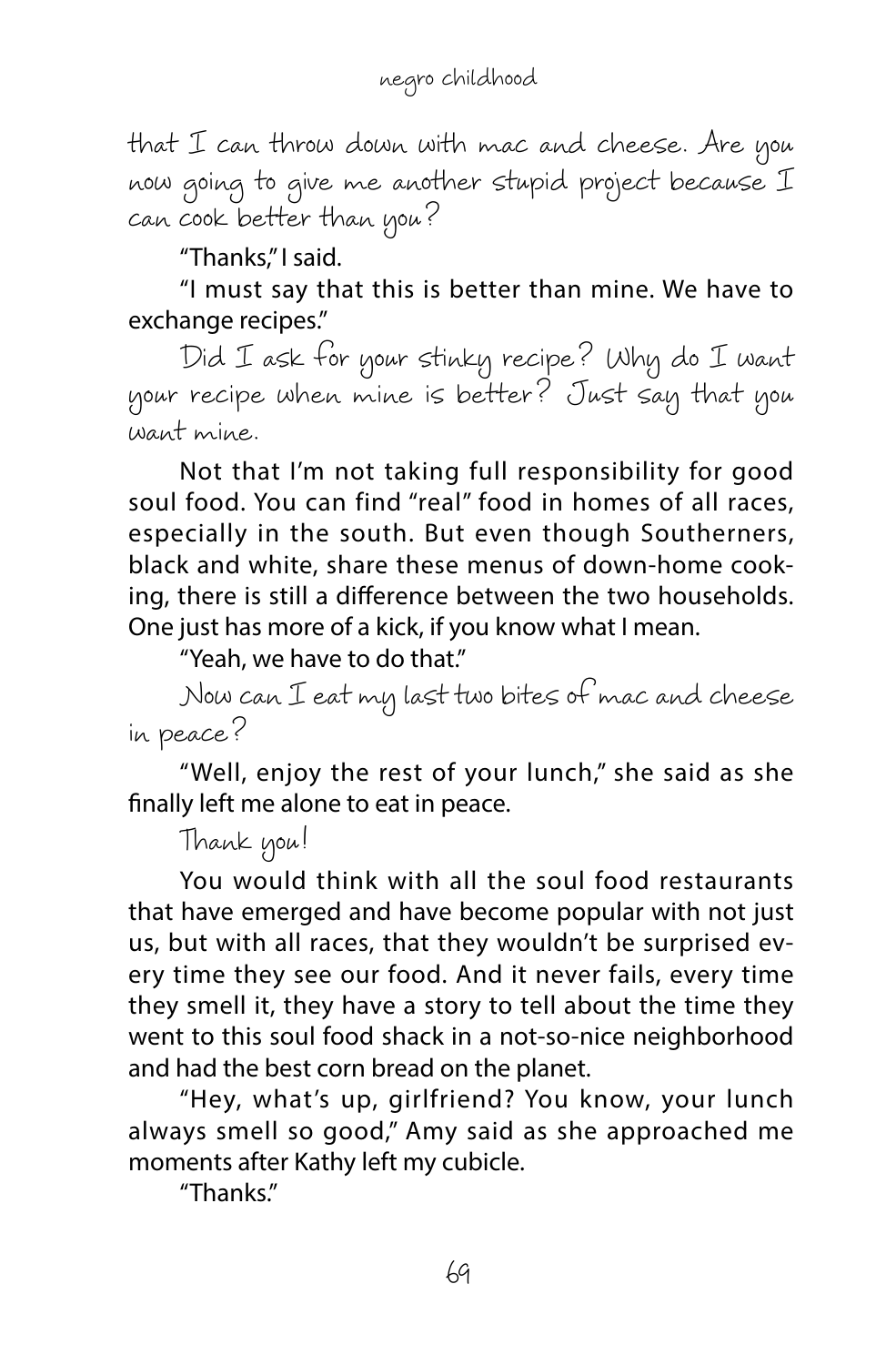40 Hours and an Unwritten Rule

"What you got today?" she asked.

"Mac and cheese, yams, and oxtails."

"You know what you need?" she suggested.

Maybe peace and quiet so I can enjoy my lunch? "What?"

"Hot-water corn bread! Have you ever been to Real Soul?"

Just because you want to be down doesn't mean you really are down, homie. How can you even consider a place that sells shrimp fried rice a soul food restaurant?

"Yeah, a couple of times."

"The food is da bomb! Their corn bread is the best I've ever tasted."

That's because you never tasted Aunt Margaret's corn bread.

What makes an expert on soul food? Is it tasting watered-down greens at a subpar restaurant that has the reputation of the best greens in town by a food critic who can't tell the difference between mustards and collards? Or maybe it's dining at a rib shack that claims to have a unique recipe for Texas barbecue sauce that tastes a lot like Kraft? All I know is that I know good soul food like the old woman on the front pew wearing an oversized hat knows every spiritual. I know verse after verse of seasonings and ingredients. I can pick a dish apart, and if I don't know what's missing, I know enough that I can create a better recipe on the spot. But these guests didn't even know the congregational verse. They had never attended a Southern Baptist service. They couldn't feel the music. They hadn't experienced enough hardship to taste the words of the hymn. These people weren't even saved!

Before I took the last scrumptious bite of my mac-